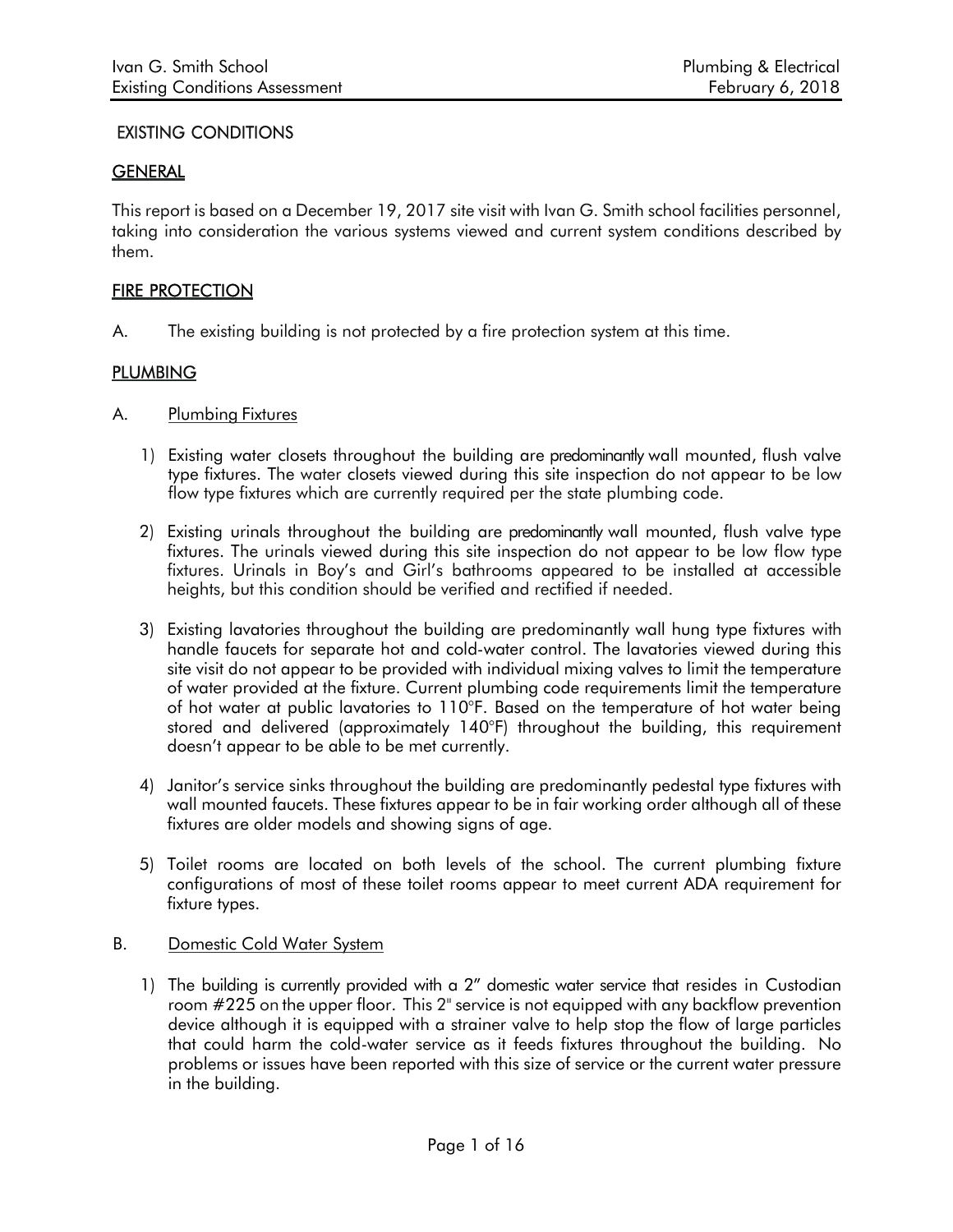#### C. Domestic Hot Water System

- 1) Custodian room #225 also houses an existing electric water heater that provides domestic hot water to all fixtures in the school, except for the three-pot sink in the kitchen. This heater has 80-gallons of storage and is in good condition. The heater has been replaced recently and the hot and cold-water piping connected to it appear to be relatively new. The heater drains directly onto the floor. This room is not equipped with a floor drain and this could present a problem if the water heater or the cold-water service ever had any type of failure or leak.
- 2) This domestic hot-water piping system is not provided with a separate hot-water recirculation system. Thus, the delivery of hot water to the fixtures on this system is not immediate, as it should be.
- 3) There is an existing electric water heater located within the kitchen in a storage room that feeds the kitchen's three-pot sink only. This heater is a 50-gallon storage unit and sit on a concrete housekeeping pad. The unit also drains directly to the floor only. A floor drain is not present in this room as well.

#### D. Sanitary and Vent System

- 1) The original plans indicate the sanitary system is a gravity system. The system appears to exit the building below the slab of the lowest level but was not visible.
- 2) The sanitary and vent piping that could be viewed was cast iron. The existing piping appears to be older and in poor condition.

### E. Storm Drainage

1) The building storm drainage system consists of roof drains located throughout the various building roof heights. All roof drains observed appeared to be in fair condition. All roof drains observed were clear of debris, however ponding on the roof was clearly visibly in many places. Internal storm system piping was not visible. The storm system appears to be adequate for the facility at present.

## F. Natural Gas System

- 1) A fairly new high-pressure gas service is located just outside of the lower level storage room that houses the existing heating boilers. The gas service is equipped with in-line regulators that reduce the gas pressure before entering the building.
- 2) This gas service currently feeds the existing heating boilers only. No other equipment within the building is supplied by this gas service.
- 3) Any gas piping observed appeared to be in good condition.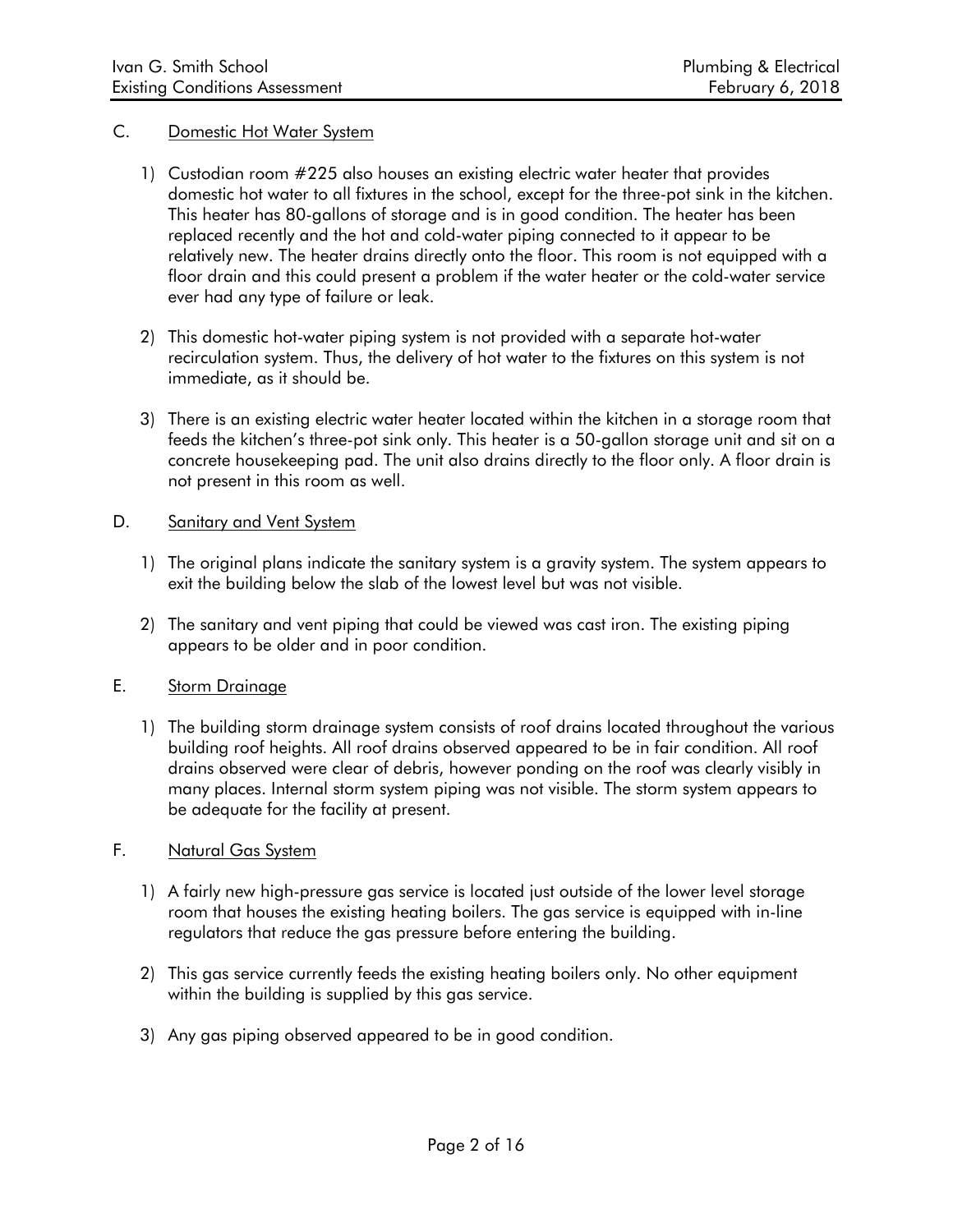#### G. Piping Insulation

1) Hot and cold water piping that was in view is in fair condition. The pipe insulation appears to be fiberglass. Overall, where insulation exists, it is in fair condition. Due to the age of the building, it can reasonably be assumed that the insulation may contain asbestos. Further testing would be needed.

#### H. Hose Bibbs and Wall Hydrants

- 1) Hose bibbs are required in toilet rooms with two or more water closets or urinals. The toilet rooms that were observed have hose bibbs installed, however these units appear to be older and should be replaced.
- 2) Exterior wall hydrants were not observed on the outside of the building. It does not appear that the building has access to water for cleaning purposes etc. on the exterior.

#### I. Cross Connection Control

1) Currently cross connection control in the form of vacuum breakers for the protection of the domestic water system is not in place. This should be corrected.

#### J. Kitchen

1) All equipment in the kitchen is electric only. No equipment is fed from the existing gas service.



Kitchen

- 2) The three-compartment sink is not connected to a code required grease interceptor. Thus, any grease being drained from this unit discharges directly into the town's waste water system. This is a state plumbing code violation.
- 3) A dishwasher was not observed during this visit.
- 4) The kitchen does have two (2) floor drains within the center of the room. These drains are subject to grease as well but drain directly to the town's waste water system. This is also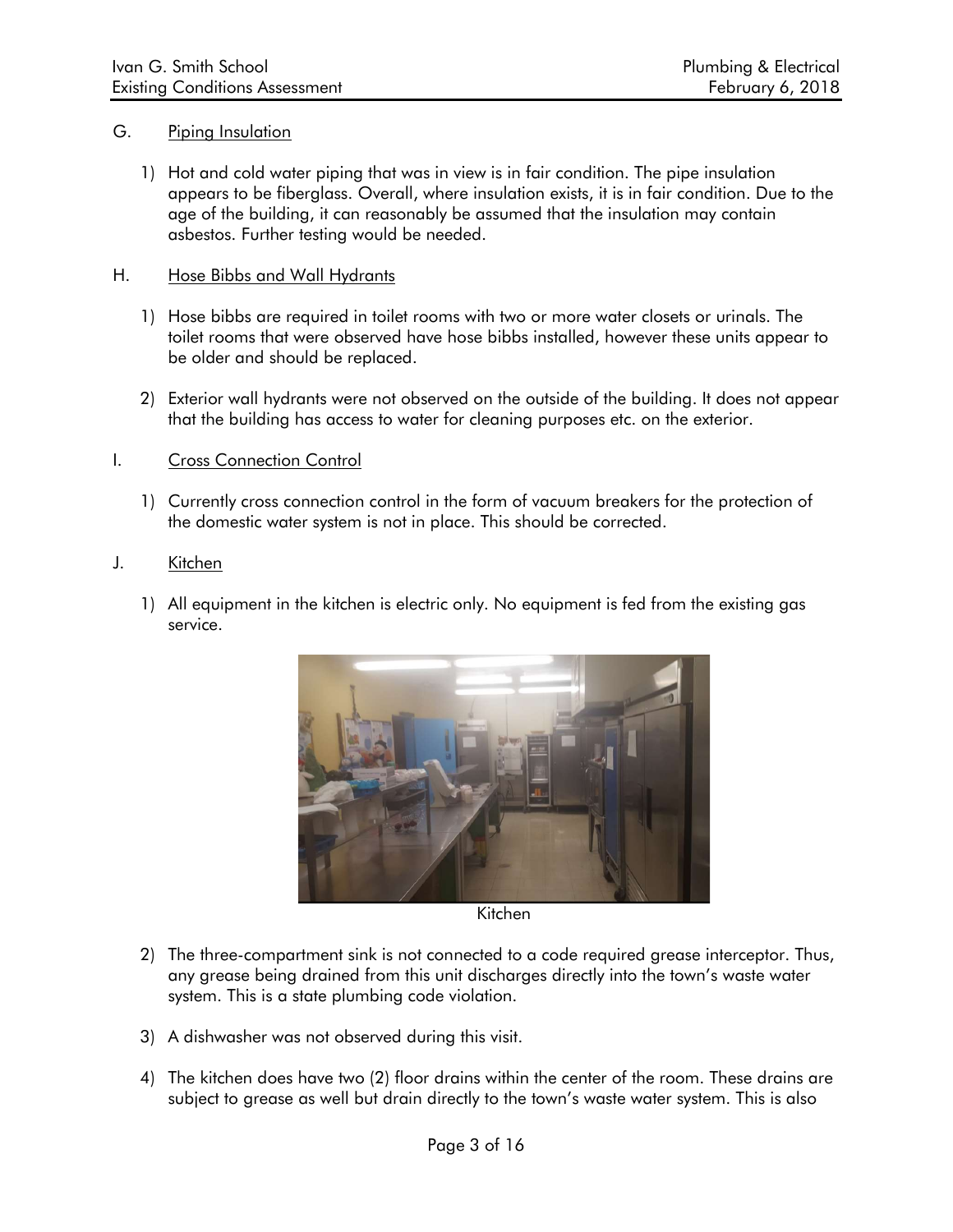state plumbing code violation.

5) Visual inspection outside of the building did not the reveal the existence of an exterior grease trap. Existing conditions drawings do not indicate one either. It is fair to assume that the kitchen waste piping discharges directly to the town's waste water system without being treated.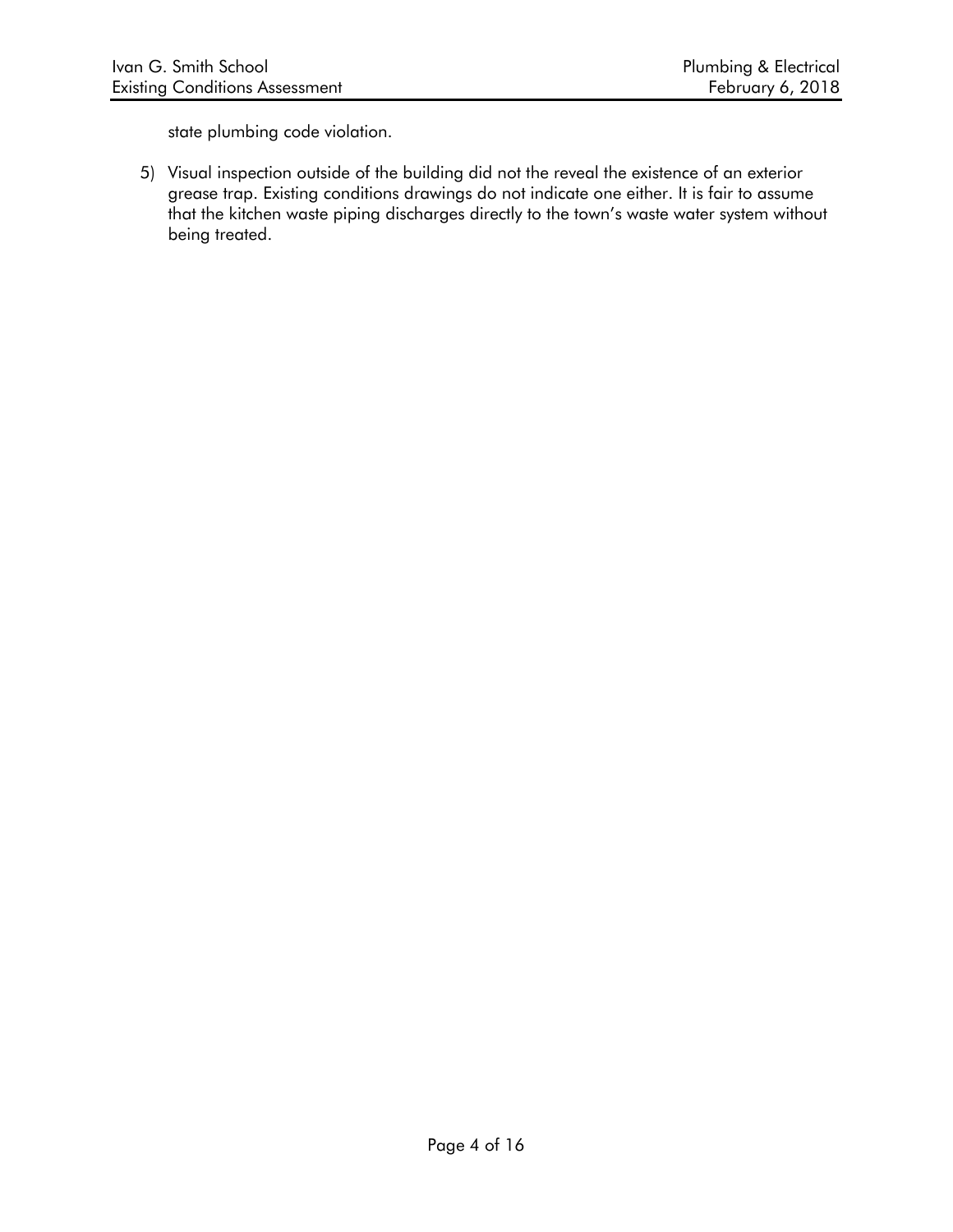## **ELECTRICAL**

- A. Power Distribution
- 1) Utility primary feeders are extended overhead to a pole on Orrantia Circle where it drops and extends underground approximately 300' to a utility owned pad mounted transformer located behind the building. Secondary service conductors are extended underground from the transformer to a 2000A, 277/480V, 3φ, 4w switchboard. Branch distribution panelboards are located throughout the building in electrical rooms and other storage closets. With the exception of a few panelboards, all equipment is original to the building and over 45 years old. The distribution equipment is manufactured by Federal Pacific, which is no longer in existence and so reconditioned or custom parts are required for repairs.





Federal Pacific switchboard Typical Federal Pacific panelboard

2) The building has a 50kW/62.5kVA, 277/480V, 3φ, natural gas generator system and the generator and automatic transfer switch (ATS) are located in the main electric room. The generator has a single distribution panel and so life safety, such as emergency lighting, and optional standby loads are mixed on the same panel. The generator is reported to be operational but is original to the building and over 45 years old.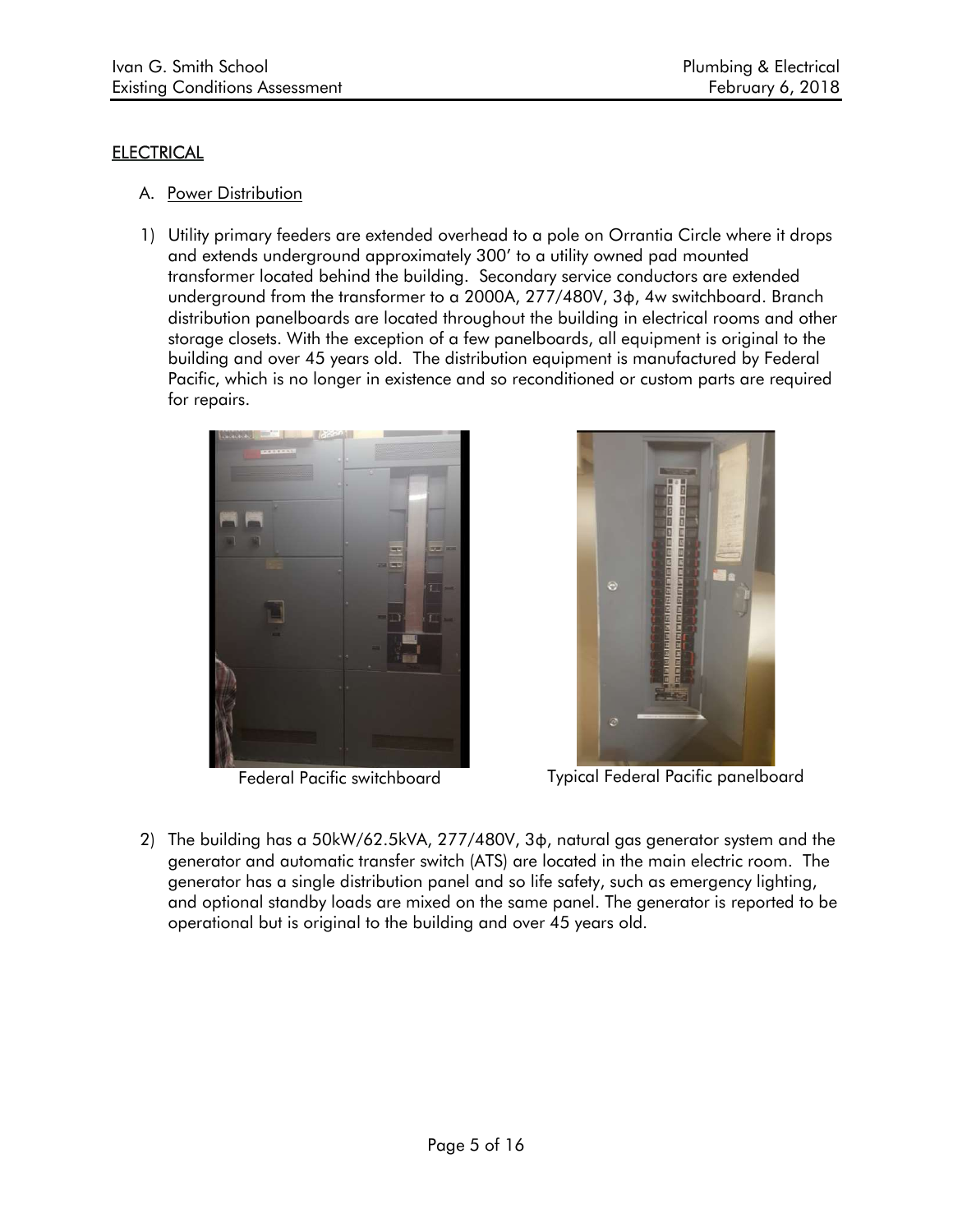

Generator in shared electrical room

# B. LIGHTING

1) Lighting consists primarily of fluorescent surface wraparounds or recessed troffers. Recently fixtures have been retrofitted with LED lamps, but existing housings and lenses are original to the installation of the fixtures. Lighting controls are primarily but some areas have occupancy sensor controls. Selected fixtures are connected to the generator for emergency egress lighting and illuminated exit signs are also connected to the generator panels.



Retrofitted wraparound LED retrofit lamp

# C. FIRE ALARM

1) The building is protected by an addressable fire alarm system that has been installed within the last 10 years. The system consists of a Firelite MS9200 fire alarm control panel located in the main office with manual pull stations and horn/strobe units throughout the building. An older set of heat detectors are also present in the building and it is unclear if these are tied into the new system. A master box is located at the exterior of the main entrance and municipal loop cabling is extended underground to the utility pole on Orrantia Circle.





New addressable FACP Old style heat detector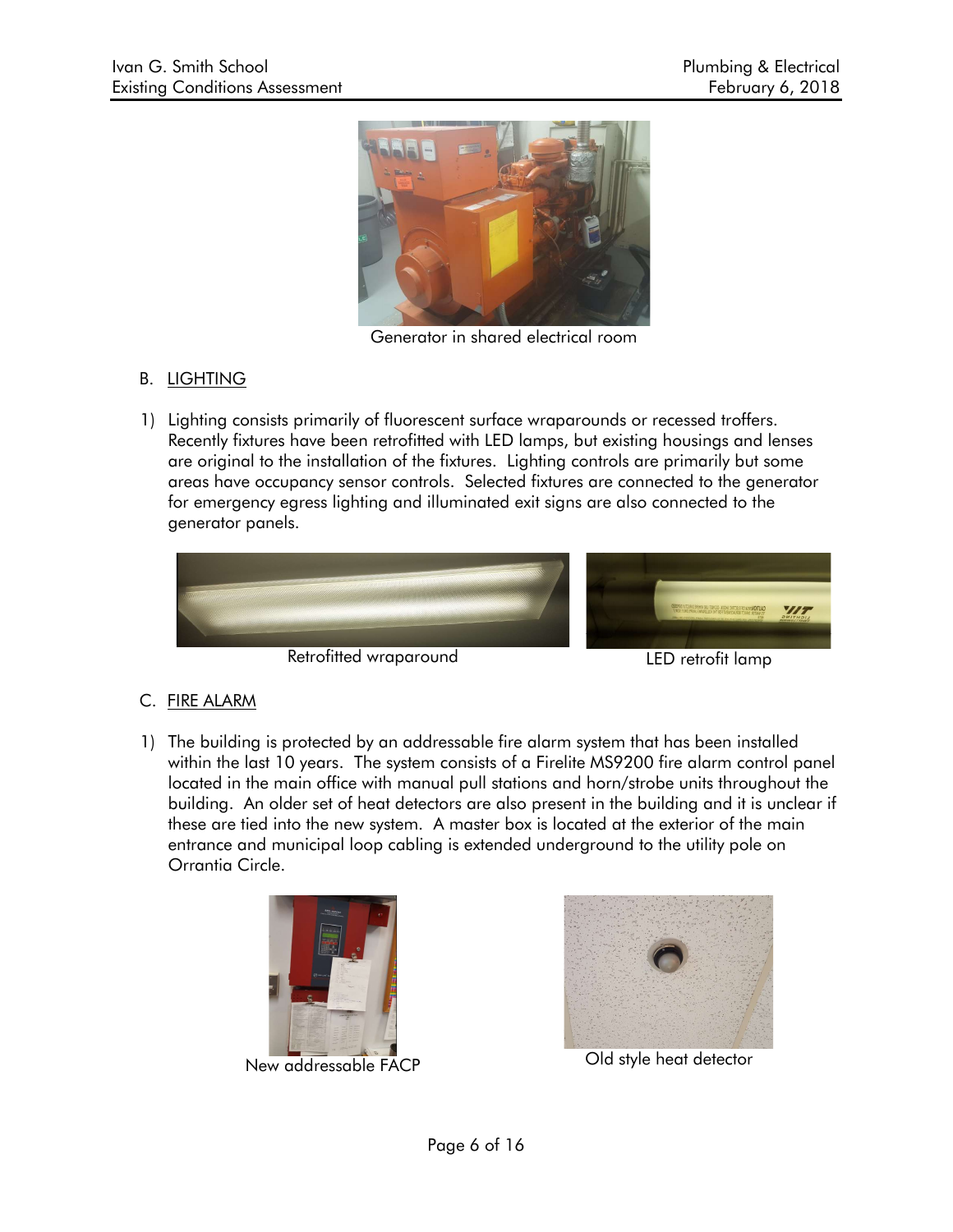## D. Telephone/Data

1) There are two main distribution racks for telephone and data cabling located in shared rooms with the electrical rooms. Category 5 cabling is utilized for both telephone and data cabling and cabling is run exposed above ceilings. Wireless access points are distributed throughout the building and classrooms in general have a single tel/data outlet at the teachers stations in the front of the classroom.



Typical IDF rack adjacent to panelboard in shared electrical room

# E. Public Address/Class Change

1) The building does not utilize a class change signal. A public address system is located in the main office and consist of an older Bogen rack relay based control switch. Ceiling speakers are located throughout the building for one way, all call voice announcements.



PA main controller



PA speakers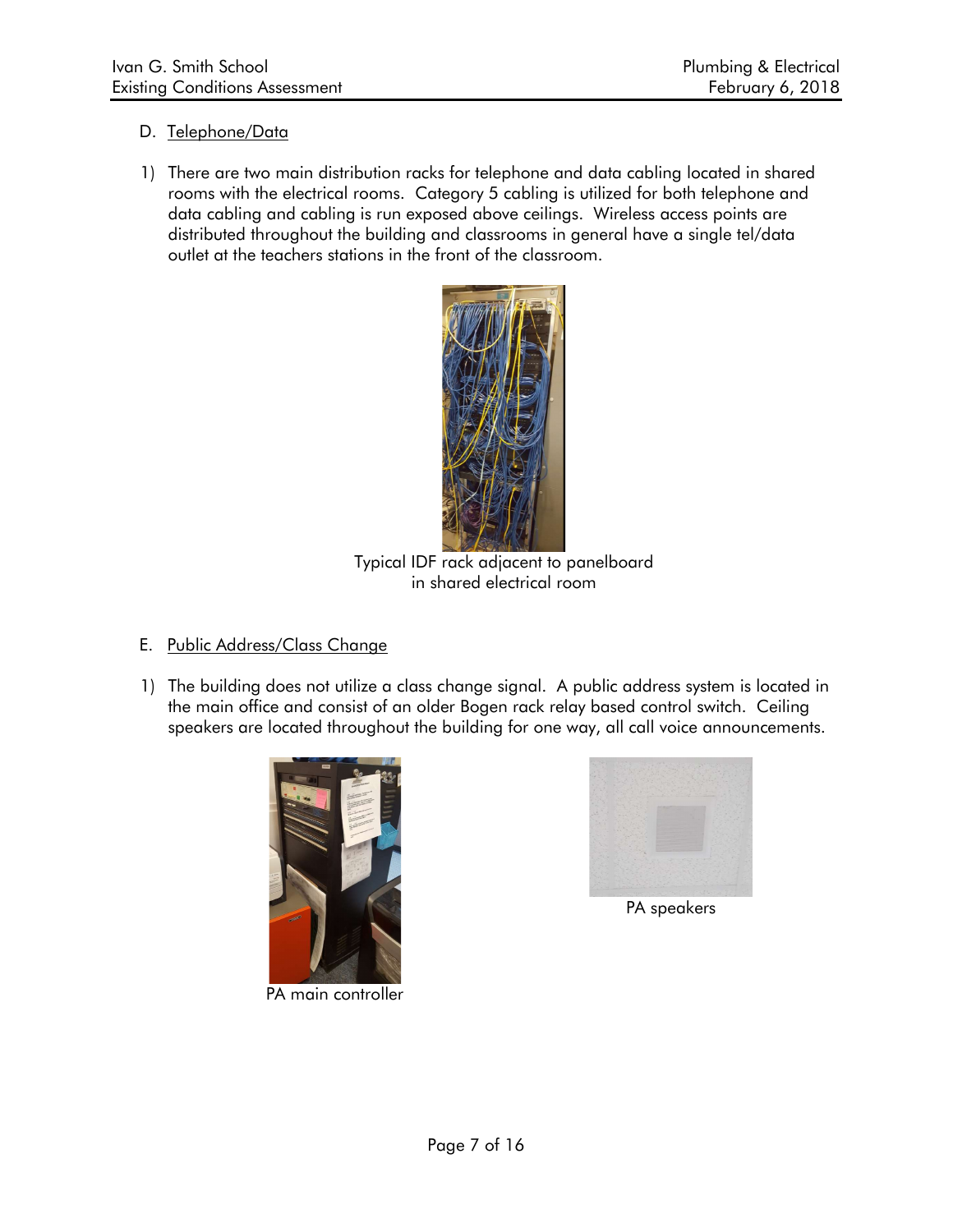## F. Classroom technology

1) Classrooms either have a ceiling mounted data projector with whiteboard or wall mounted short throw data projector with Smartboard. The equipment was installed within the last 10 years.



Ceiling mounted data projector with whiteboard



Short throw data projector with Smartboard

2) Classrooms communications consists of a ceiling mounted public address speaker and wall mounted administrative phone at the teachers desk. The public address speaker does not have talk-back capability and is utilized for all school announcements. Teachers are reached individually thru the wall mounted administrative phone, and if teachers need to access office staff they must use the wall mounted administrative phone.

### G. CCTV/Intrusion Detection/Door Access

- 1) There are a small number (less than 6) of IP cameras in selected locations. Cameras are connected to the network and are displayed on a computer in the main office. It was not known if the system has video storage and if so system capacity. Furthermore, it was not known when the current system was installed, but it is assumed it was less than 10 years old.
- 2) There is not a door access or card reader system. Visitors arriving at the main entrance are required to announce their arrival through an intercom system connected to the main office and the main office remotely unlocks the main entrance door. A small intrusion detection system is present in the building. Magnetic door contacts were not observed in the exterior doors but motion detectors were found in the corridors and other locations. A keypad located in the facilities managers are enables and disables the system.



IP camera at entrance



Intrusion detection keypad and motion detector

Page 8 of 16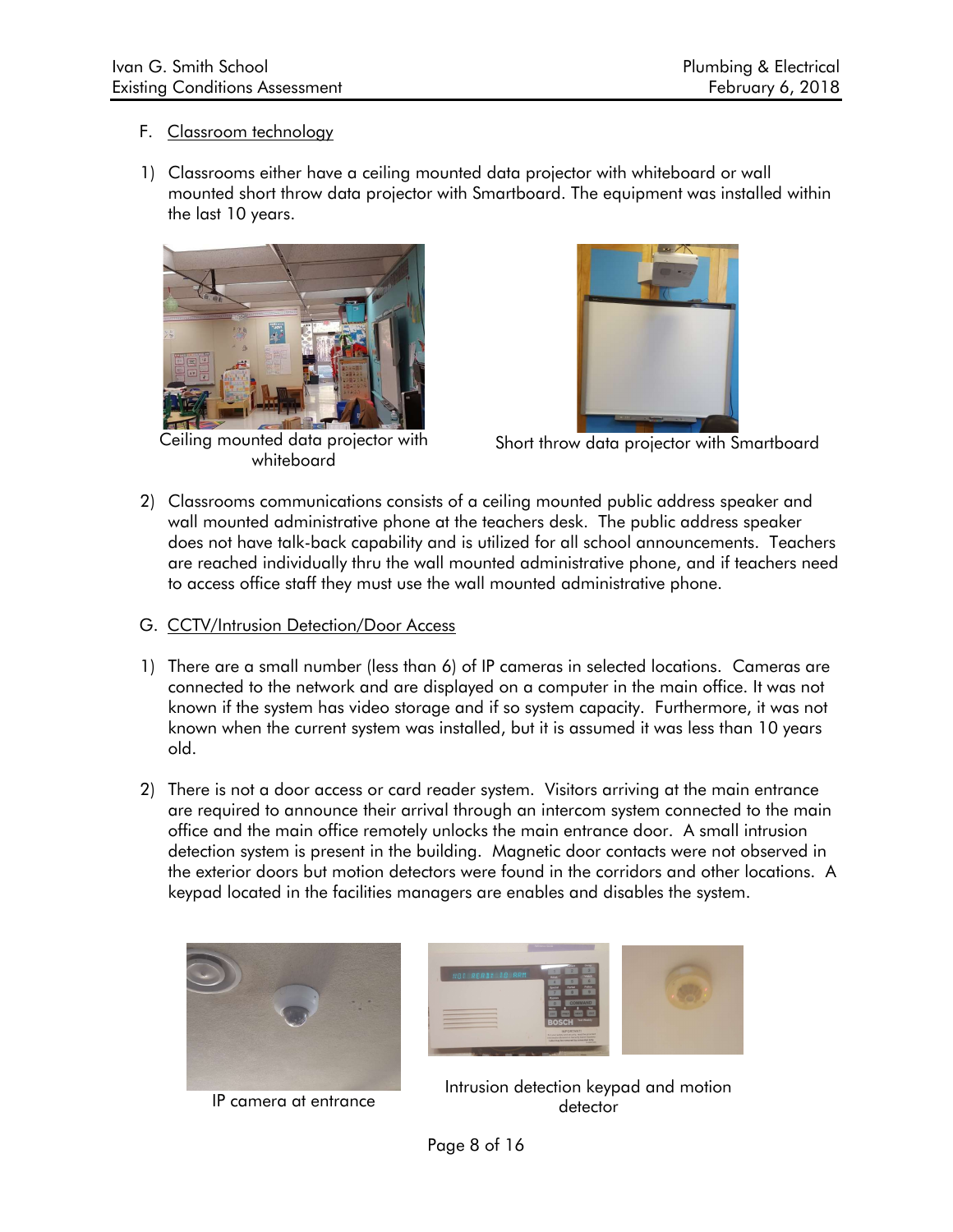## RECOMMENDATIONS AND CODE UPGRADES

## **FIRE PROTECTION**

1) To comply with current codes, this building will require a complete sprinkler system installation per the Massachusetts State Building Code, Chapter 34. The Fire Protection system would be designed to meet the requirements of NFPA 13 "Installation of Sprinkler Systems" and Chapter 9 of the Massachusetts State Building Code, 780 CMR, "Fire Protection Systems". The system would include the following.

- 1) A new dedicated 8" sprinkler service, connected to the town water system in the street, should be brought into the building. The exact entrance location will need to be coordinated with the Architect. As the sprinkler service enters the building a Massachusetts approved double check valve backflow preventer assembly, complete with OS&Y valves on the inlet and outlet, will be required.
- 2) The system alarm check valve for the sprinkler system will be installed on the riser after the double check valve assembly in the water service entrance room. The alarm check valve will be complete with a standard trim package including pressure gauges, retard chamber, 2" main drain, water flow indicator and supervisory switches.
- 3) The main feeds out to the system from the alarm check valve will extend out to the building through the lower level ceiling space. The piping will then extend to all areas of the building to provide complete sprinkler coverage. Zoning of the sprinkler system, if needed, when be coordinated with any fire compartment design of the building.
- 4) Due to the building being only two stories, the Massachusetts State Building Code does not require a standpipe system throughout the School.
- 5) The sprinkler system risers will feed the sprinkler system at each floor level. Each floor will be a separate zone. The floor's control valve station will contain a flow switch and tamper switch. An inspector's test connection will be installed on the floor control valve station.
- 6) Sprinkler heads throughout the building, where gypsum or suspended ceilings are installed, will be glass bulb, quick response, chrome plated semi-recessed type. In areas where no ceilings are installed brass upright sprinklers will be installed. Where upright sprinklers are subject to potential damage, such as in storage rooms, protective cages will be installed. In areas where it is not possible to run piping above the ceiling the use of sidewall sprinkler heads would be recommended.
- 7) Sprinkler piping for the system will be as follows: Piping 2" and smaller shall be schedule 40 black steel with cast iron fittings with threaded joints. Piping  $2\frac{1}{2}$  and larger shall be Schedule 10 black steel with malleable iron fittings with rolled grooved joints.
- 8) All tamper and flow switches installed on the sprinkler system will be connected to the building's fire alarm system. Each tamper and flow switch will be a dedicated point on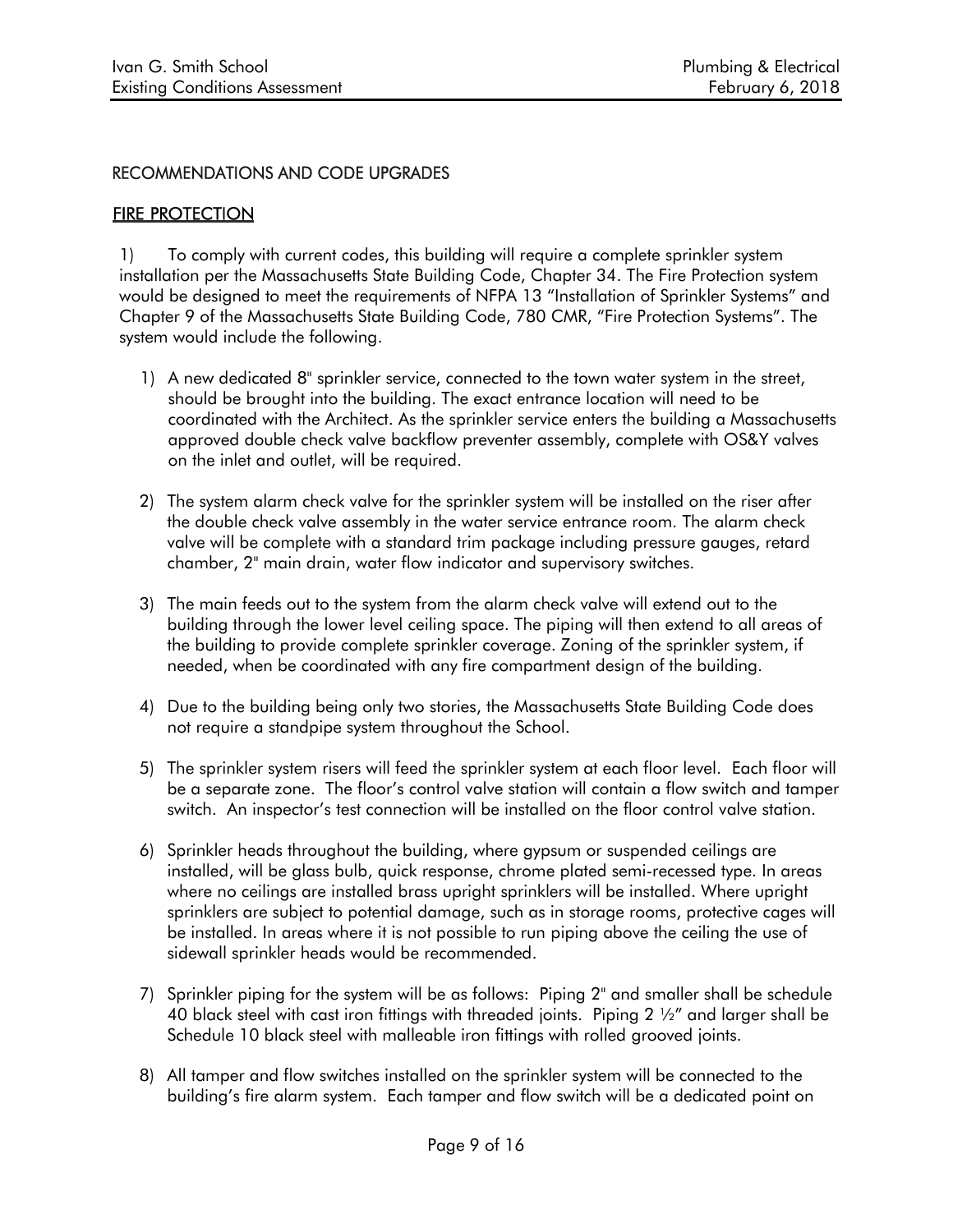the fire alarm system.

- 9) The exterior fire department connection for the sprinkler system will be a flush type mounted on the exterior of the building within 100' of a fire hydrant. Final location of the siamese connection would be coordinated with the Danvers Fire Department.
- 10) The hydraulic requirements for the building will be as follows:
	- a. All classrooms, offices, and corridors are considered Light Hazard and the sprinkler system will provide 0.1 gpm per square foot over the most remote 1,500 square feet.
	- b. All storage rooms and mechanical rooms are considered Ordinary Hazard Group I and the system will provide 0.15 gpm per square foot over the most remote 1,500 square feet.

### **PLUMBING**

- A. Plumbing Fixtures
	- 1) The majority of water closets, urinals and lavatories in the building are old and not current water conserving type. Removal of all fixtures is recommended as the existing fixtures have reached the end of their serviceable life. Water closets should be replaced with new lowflow flush valve fixtures (1.6 gpf or less). Urinals should be replaced with 0.25 gpf fixtures. Lavatories should be replaced and new low-flow type faucets (0.5 gpm or less) added with temperature limit stops which will deliver water with a maximum temperature of 110°F. ADA requirements will also need to be met during a renovation to the toilet rooms.
	- 2) The state plumbing code dictates the number of plumbing fixtures required in a building. Minimum plumbing fixture requirements will be determined once the total building occupancy numbers have been established.
- B. Domestic Cold Water System
	- 1) The 2" domestic water service that enters the building in Custodian Room #225 is the original service to the building. Although this 2" service appears to be adequate to meet the current building water requirements, it is recommended that the sizing be re-evaluated based on any addition of plumbing fixtures. The installation of a water meter and backflow preventer on the service would also be recommended.
- C. Domestic Hot Water System
	- 1) The existing electric water heaters in Custodian Room #225 and in the kitchen storage room are in good condition. However, if the building is renovated, it is strongly recommended to utilize the existing gas service and replace these units with a central water heating system consisting of gas-fired equipment. A new hot water system should be provided with a recirculation system to properly assist in delivering hot water to fixtures without delay.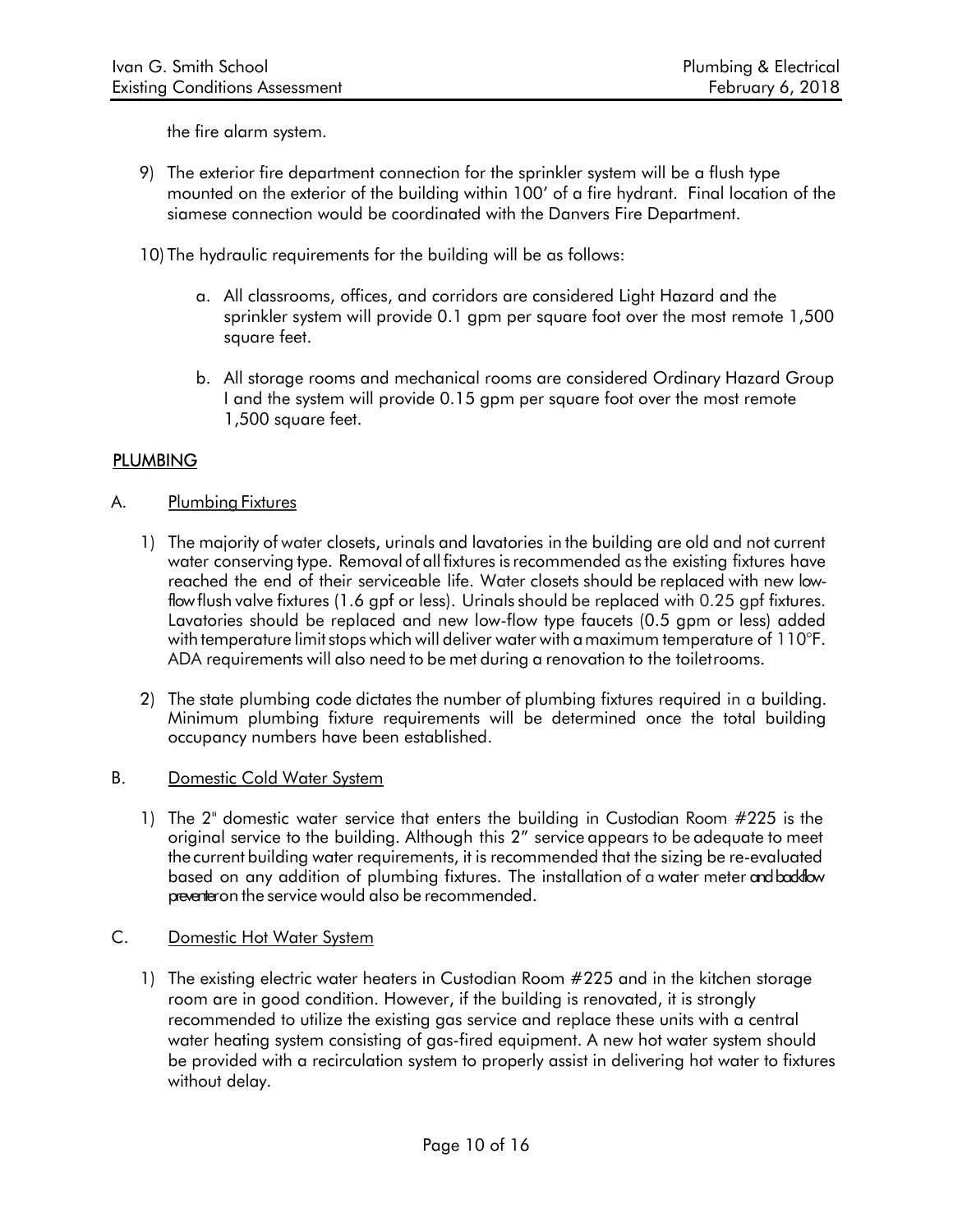#### D. Sanitary and Vent System

1) The sanitary system in the existing building appears to be in fair to poor condition. Replacement is recommended and may be required because of a possible fixture count change and probable relocation of fixtures in any renovation plan.

### E. Storm Drainage

- 1) The existing building roof drainage appears to be in fair condition. However, if the building undergoes a major renovation, it is recommended that the roof drains and storm water piping system be replaced.
- 2) Backwater valves should be installed on all interior storm system piping originating from roof drains on lower roof sections as per the state plumbing code.
- 3) Opportunities for the management and /or re-use of the storm water drainage should be explored with the civil engineer to determine if there could be any benefit to the school.

### F. Natural Gas System

1) Currently the existing gas service only serves the heating boilers. Consideration should be given to connecting any new mechanical equipment and kitchen cooking equipment to the existing gas service. Coordination with the local gas company will be required to ensure proper gas supply to the building.

### G. Piping Insulation

- 1) The insulation that currently exists should be tested to determine the extent of any hazardous materials. The insulation should be removed and replaced with new fiberglass insulation with an all service jacket. Piping which is not currently insulated should have new insulation installed.
- 2) Insulation will also need to be provided on waste and water piping below handicapped lavatories and sinks.

#### H. Hose Bibbs and Wall Hydrants

- 1) During any renovation done to the building, the existing hose bibbs in the toilet rooms should be removed and new wall mounted hose bibbs with an integral vacuum breaker and removable tee handle installed.
- 2) Consideration should be given to adding exterior wall hydrants during a renovation. These will assist school maintenance personnel with any exterior water needs.

### I. Cross Connection Control

1) As stated previously, the addition of a new backflow preventer assembly on the cold water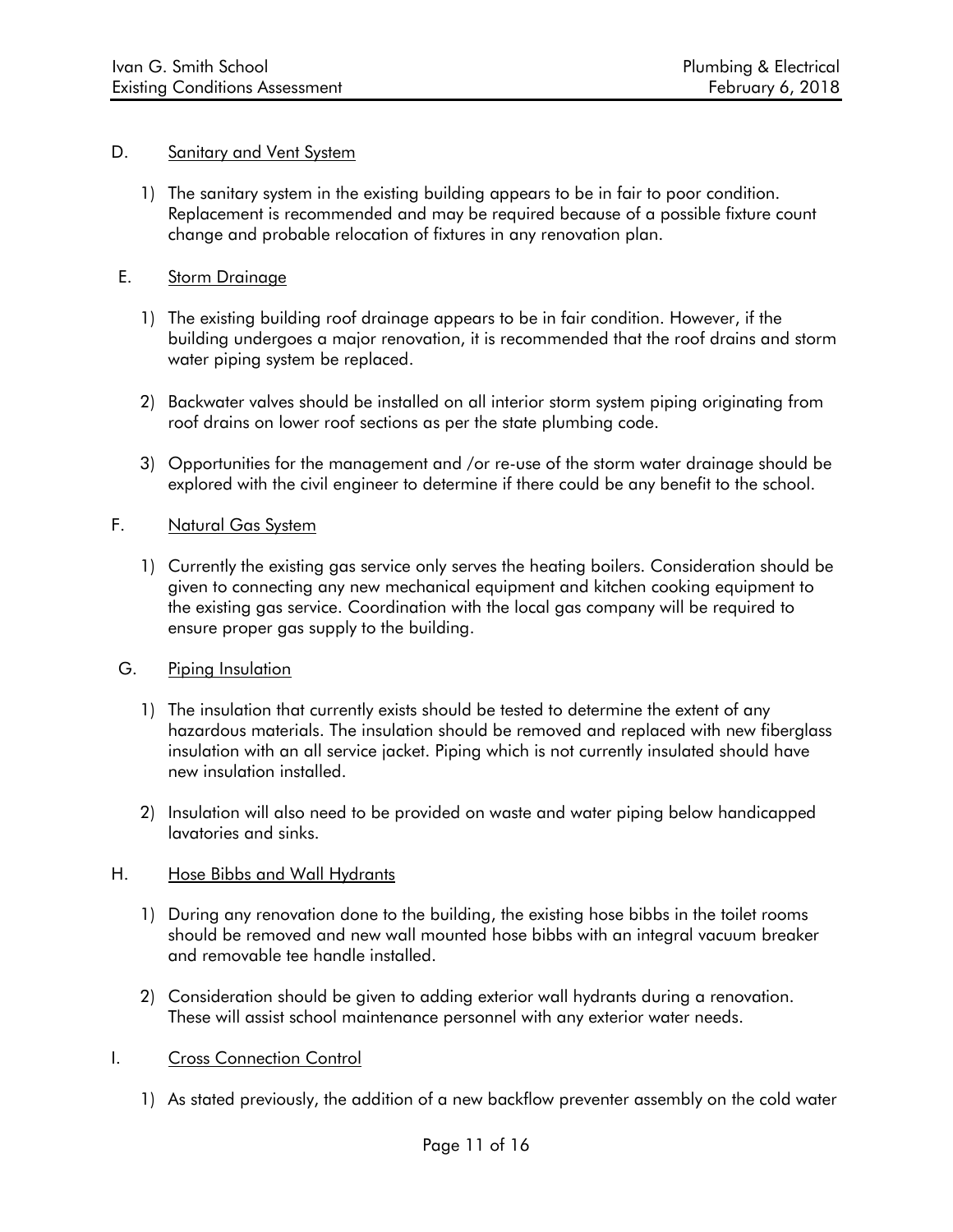service would provide total building cross connection protection. Backflow devices should also be integral to all new hose bibbs and wall hydrants installed during the renovation.

- 2) All service sink faucets installed during a renovation will also have integral vacuum breakers.
- J. Kitchen
	- 1) If kitchen renovations include the addition of new or replaced gas-fired equipment, this equipment can be connected to the new gas service located outside the building as noted above.
	- 2) Any new gas equipment would be fed by gas piping connecting to a master shut-off valve for the kitchen that would be interconnected with the kitchen hood and exhaust system. Gas would only operate as long as the kitchen hood exhaust system is operating.
	- 3) Additional floor sinks and/or floor drains would be added to any new equipment design to ensure proper drainage throughout the kitchen.
	- 4) A new three-compartment sink with new grease trap should be included per state code requirements.
	- 5) A new dishwasher with accompanying grease trap should also be provided per state code requirements.
	- 6) A new exterior grease trap, located underground, outside of the kitchen portion of the building will also need to be considered as part of any new design or renovation to the kitchen. Venting of this exterior grease trap should enter back into the school building and exit to the atmosphere above the roof.

# **ELECTRICAL**

- A. Power Distribution
- 1) The existing electrical distribution system is over 45 years old. The manufacturer of the existing equipment is no longer in existence and so repairs are problematic. The entire system should be removed and replaced. The new system consists of a new 2000A, 277/480V, 3φ, 4w switchboard with new underground secondary service conductors extended to the existing utility transformer in the back of the building. New electrical branch circuit panelboards will be provided in dedicated electrical rooms. Lighting loads, the elevator, large mechanical equipment and large kitchen electrical loads will be connected to 277/480V panelboards and all other loads will be connected to 120/208V panelboards.
- 2) The generator is reported to be operational but is original to the building and has reached the end of its useful life. Furthermore, the generator system does not meet current code requirements since it is not located in a 2hr rated, dedicated emergency electrical room and emergency lighting and optional loads are mixed on the same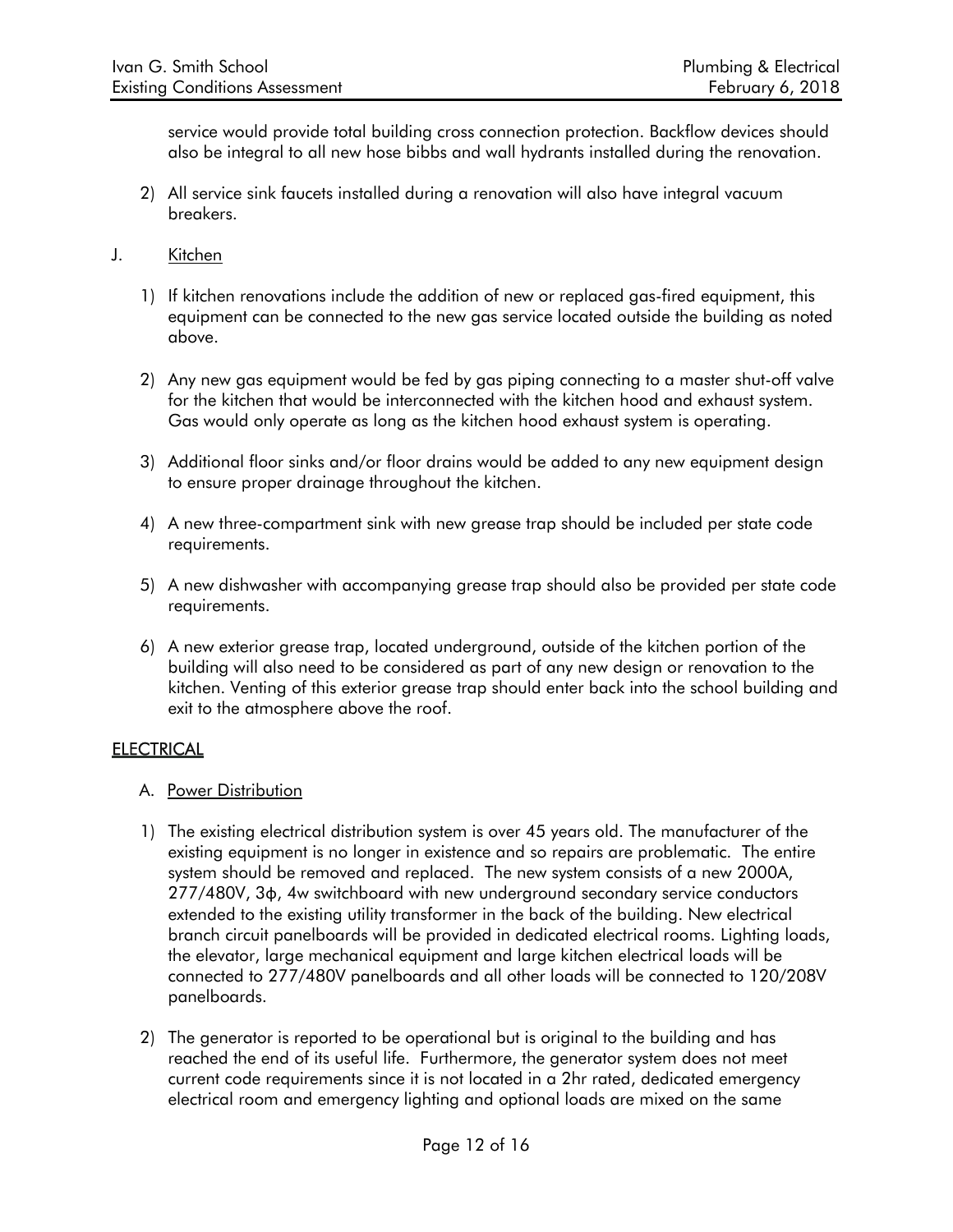panelboards. The entire system should be removed and replaced with a new diesel generator system with separate optional standby and emergency distribution feeders from the system. The exact size of the generator will depend on additional discussions with the Town of Danvers regarding desired auxiliary power needs, but the generator size is expected to be approximately 100kW. The generator will be pad mounted on the exterior of the building. A dedicated 2hr emergency electrical room will be provided for the emergency lighting panelboards and automatic transfer switch. The optional standby panel and ATS can be located in the main electrical room. It is expected that optional standby loads will include kitchen freezers/cooler, the building heating system, Tel/Data and communications systems, and security systems.

## B. LIGHTING

- 1) The lighting fixtures are operational and due to the lamp retrofits will continue to operate in the near future. However, the original fixture housings and lenses remain. Existing lenses are yellowed and some of the housings are blackened. To improve lighting quality, it is recommended to replace all existing lighting fixtures with new LED fixtures.
- 2) Below are suggested lighting approaches

|                                            | <b>Illumination</b> |                                                                               |
|--------------------------------------------|---------------------|-------------------------------------------------------------------------------|
| Location                                   | Level               | <b>Notes</b>                                                                  |
| Corridors                                  | 5-10 FC             | 1'x4' or 2'x 2' recessed "indirect" style<br><b>IFD</b> fixtures              |
| Private offices, small<br>conference rooms | 35-45 FC            | Suspended direct/indirect LED fixtures.                                       |
| Gymnasium                                  | 35-45 FC            | High bay linear LED fixtures.                                                 |
| Classrooms                                 | 30-35 FC            | Suspended direct/indirect LED fixtures.                                       |
| <b>Bathrooms</b>                           | 10-20 FC            | LED Slot fixtures over mirror<br>supplemented with recessed LED<br>downlights |
| Mechanical and electrical<br>rooms         | $30+FC$             | LED strips, pendant or surface.                                               |
| Stairway                                   | 10-15 FC            | Wall-mounted direct/indirect LED<br>fixtures, high impact polycarb lens.      |

3) All lighting will be automatically controlled using a combination of ceiling occupancy sensors in classrooms, offices and smaller spaces and network programmable relays for larger spaces such as corridors and gymnasium. Perimeter spaces will have closed loop light level sensors 12' from window for 2 zone dimming control of primary and secondary daylight zones. Selected fixtures in egress paths will be connected to emergency panels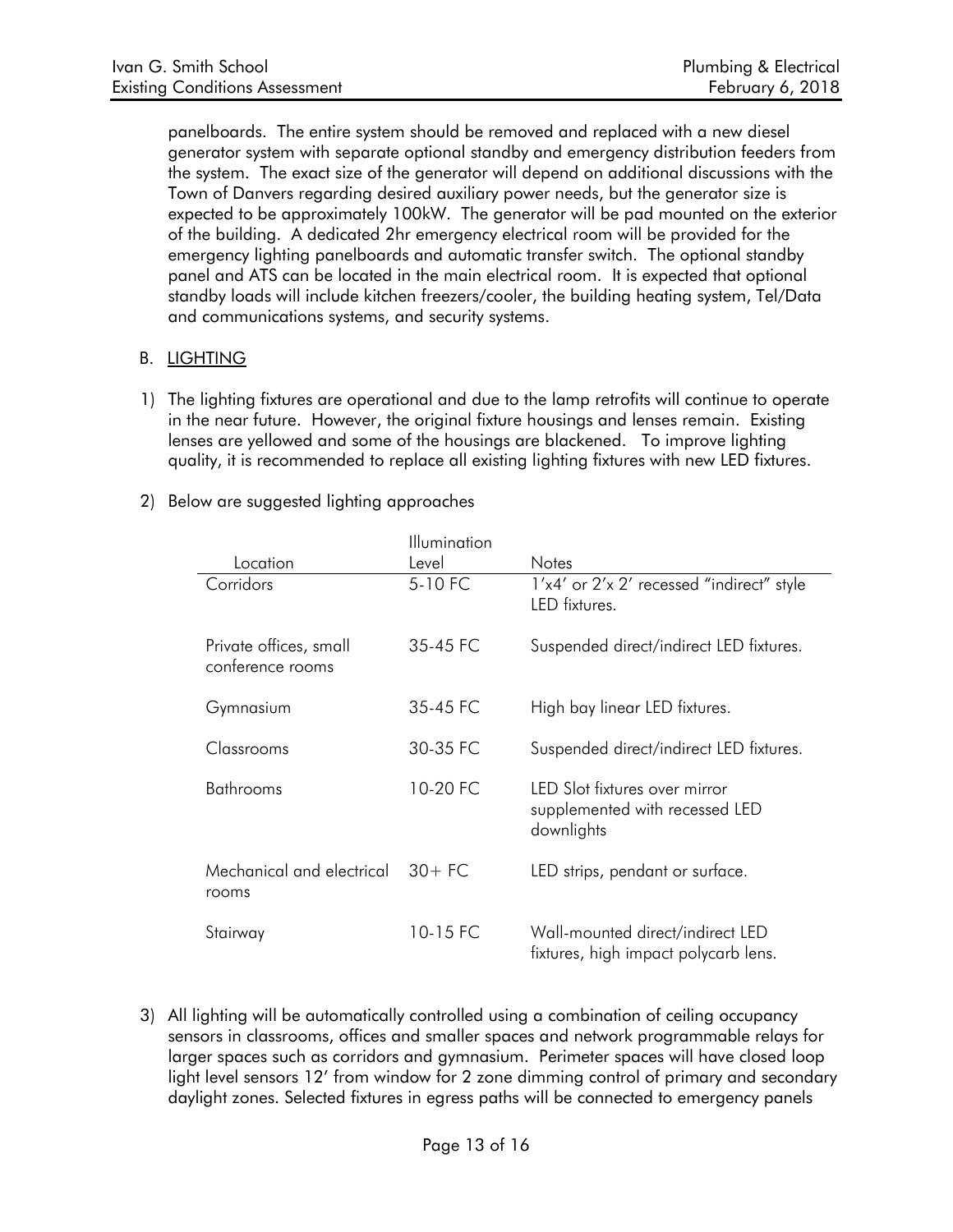## C. FIRE ALARM

- 3) The existing fire alarm system is operational, but does not meet 780 CMR 907 building code requirements for voice evacuation. A new fire alarm and voice evacuation system is recommended. The new system would consist of an addressable voice evacuation fire alarm control panel, automatic smoke and heat detectors, manual pull stations, audible and visible alarm signals, elevator recall, connections to automatic fire suppression systems, and connection to the Fire Department. The new fire alarm system will report to the Fire Department through the existing master box.
- 4) The fire alarm control panel will be located in the main electric room with a LCD remote annunciator located at the Main entrance where the fire department responds to an alarm condition.
- 5) Audio speakers and visual high intensity strobes alarm devices will be installed per NFPA-72.
- 6) Since the building will be covered by a sprinkler system, full automatic detection is not required. System type smoke detectors will be provided as a minimum in the main electrical room, electrical closets, data/telephone rooms, elevator machine room, elevator lobbies, along exit paths and at the top of the stairways. Fire suppression systems shall be tied to the fire alarm control panel. Interface & control modules will be provided for elevator recall, air handling unit shut down, gas shut off, door hold release, door hardware bypass and any other systems requiring control under an alarm condition. The building is K-12 and must follow the appropriate risk category requirements under the IBC

# D. Telephone/Data

- 1) The existing structured cabling system utilizes Category 5 cabling which is functional and even though existing standards use Category 6 cabling, Category 5 cabling is sufficient for most data needs. However, it is unlikely that any major renovation or upgrade to the building will result in utilizing existing cabling outlets and IDF locations. Furthermore, the existing number of telephone/data outlets is limited and restrictive. Lastly the IDF locations are shared with electrical rooms and storage rooms which are difficult to maintain and preclude additions of new cabling. A new structured cabling system is recommended for long term technology use.
- 2) A new backbone system consisting of fiber optic cables and copper cables will be extended to the main telephone/data room (MDF) and all intermediate closets (IDF). All horizontal data, telephone, and CATV cabling will be extended from MDF and IDF rooms. The MDF and IDF rooms will be provided with 19" racks, fiber optic and unshielded twisted pair (UTP) patch panels. Ladder style cable tray will be provided for organizing cabling distribution.
- 3) All wiring, outlets and terminations will be installed to comply with EIA/TIA 568.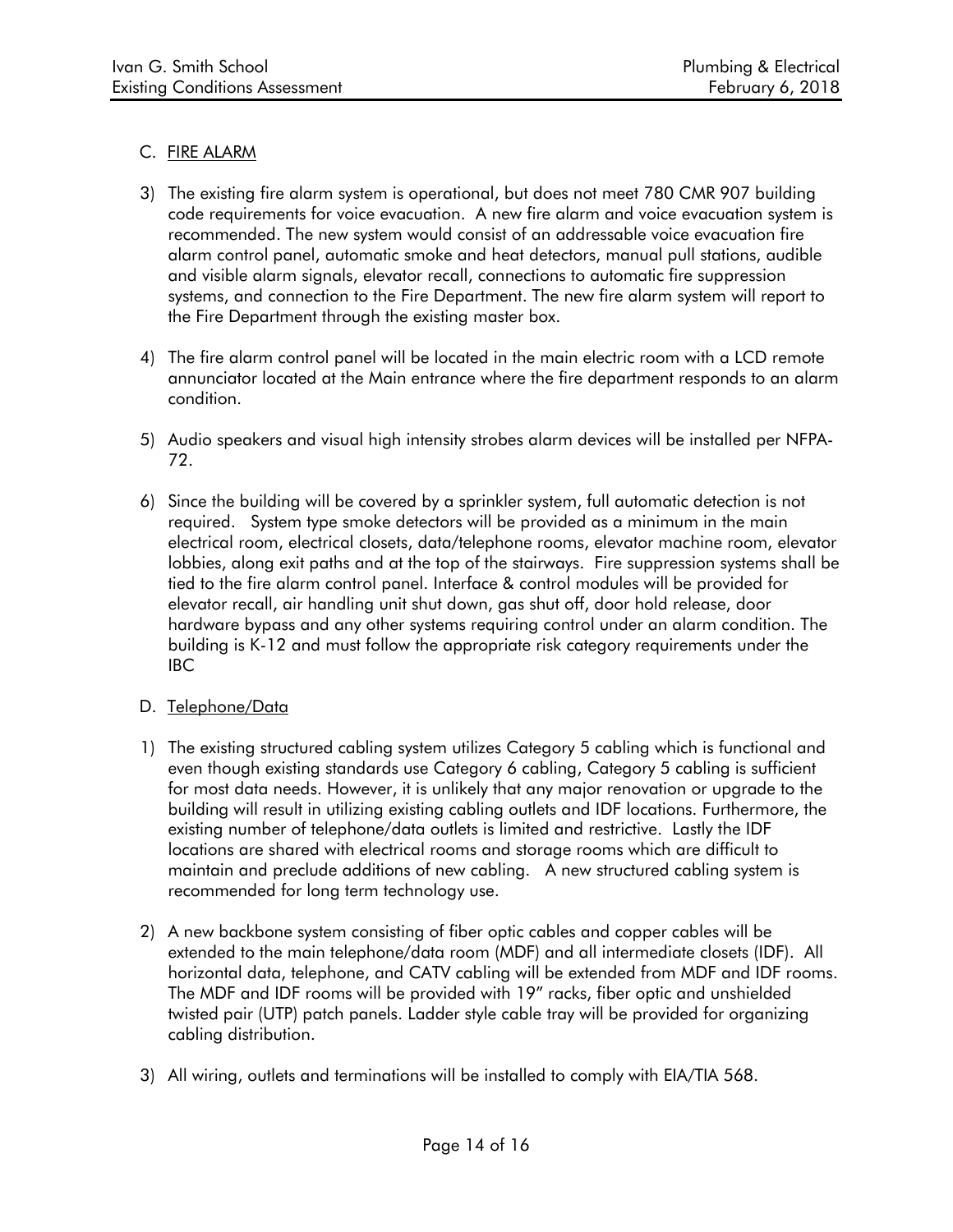- 4) Horizontal cabling will consist of Category 6 UTP plenum rated cabling for telephone and data connected to modular telephone and data jacks. While CATV service will be brought to the building, horizontal distribution outlets is not anticipated at this time. In general, cabling will be extended in conduit from outlets to the ceiling space, but will be routed exposed above ceiling supported by J hooks.
- 5) Wireless Access Point points will be provided throughout building wide wireless network access.

### E. Public Address/Class Change/Master Clock

- 1) The existing public address system is original to the building and is reported to be experiencing many nuisance failures. The system is beyond its useful life and should be replaced.
- 2) A public address system consisting of amplifiers, ceiling mounted speakers located throughout the corridors as well as in the gymnasium. The paging system will be accessed through the telephone system, and "all call" paging will be accomplished via telephone handsets. The new telephone switch (PBX) and PA control console will be located in the MDF. The PA system can also incorporate talk back speakers if desired.
- 3) A master clock system will be provided and be connected to the PA system for programmed class change signals. Clocks will be provided in all classrooms, shared offices, conference rooms and administration rooms.

### F. Classroom Technology

1) The existing classroom data projectors and imaging technologies are in operational condition and will continue to function for the foreseeable future. However, whether this technology meets the instructional needs and plans for the school is not known at this time. It is assumed that for long term planning, classrooms will need to be fitout with new teacher computers and imaging technologies. Additional technology needs will require further discussions with the school.

### G. CCTV/Intrusion Detection/Door Access

- 1) The existing security systems are operational but are reaching the end of their useful life. Neither the intrusion detection system or CCTV system has expansion capability. New CCTV and intrusion detection systems should be provided. Furthermore, the building does not currently have a door access system. The recommended new system(s) should consists if the following:
	- a. Intrusion detection for the exterior doors via door contacts
	- b. Intrusion detection in all first floor and basement corridors via motion detectors
	- c. Card access control points for main entrance.
	- d. CCTV surveillance system via POE (Power Over Ethernet) cameras connected to a central digital video recorder system in the main telecoms room.